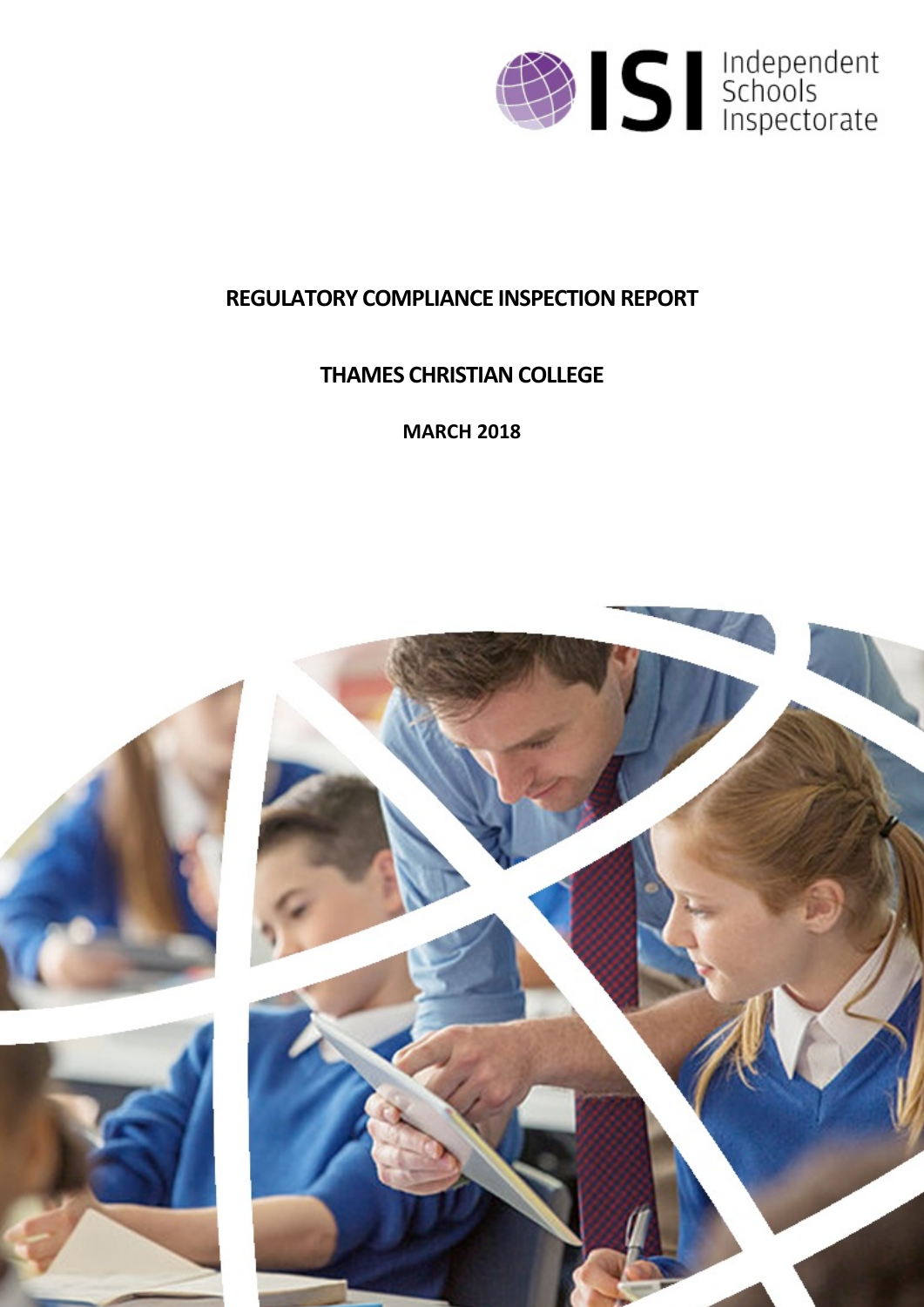**Contents** 2

## **CONTENTS**

|    | <b>SCHOOL'S DETAILS</b>                                              | 3 |
|----|----------------------------------------------------------------------|---|
| 1. | <b>BACKGROUND INFORMATION</b>                                        | 4 |
|    | About the school                                                     | 4 |
|    | What the school seeks to do                                          | 4 |
|    | About the pupils                                                     | 4 |
| 2. | <b>REGULATORY COMPLIANCE INSPECTION</b>                              | 5 |
|    | Preface                                                              | 5 |
|    | <b>Key Findings</b>                                                  | 6 |
|    | PART 1 - Quality of education provided                               | 6 |
|    | PART 2 - Spiritual, moral, social and cultural development of pupils | 6 |
|    | PART 3 - Welfare, health and safety of pupils                        | 6 |
|    | PART 4 – Suitability of staff, supply staff, and proprietors         | 6 |
|    | PART 5 – Premises of and accommodation at schools                    | 6 |
|    | <b>PART 6 - Provision of information</b>                             | 7 |
|    | PART 7 - Manner in which complaints are handled                      | 7 |
|    | PART 8 - Quality of leadership in and management of schools          | 7 |
| 3. | <b>INSPECTION EVIDENCE</b>                                           | 8 |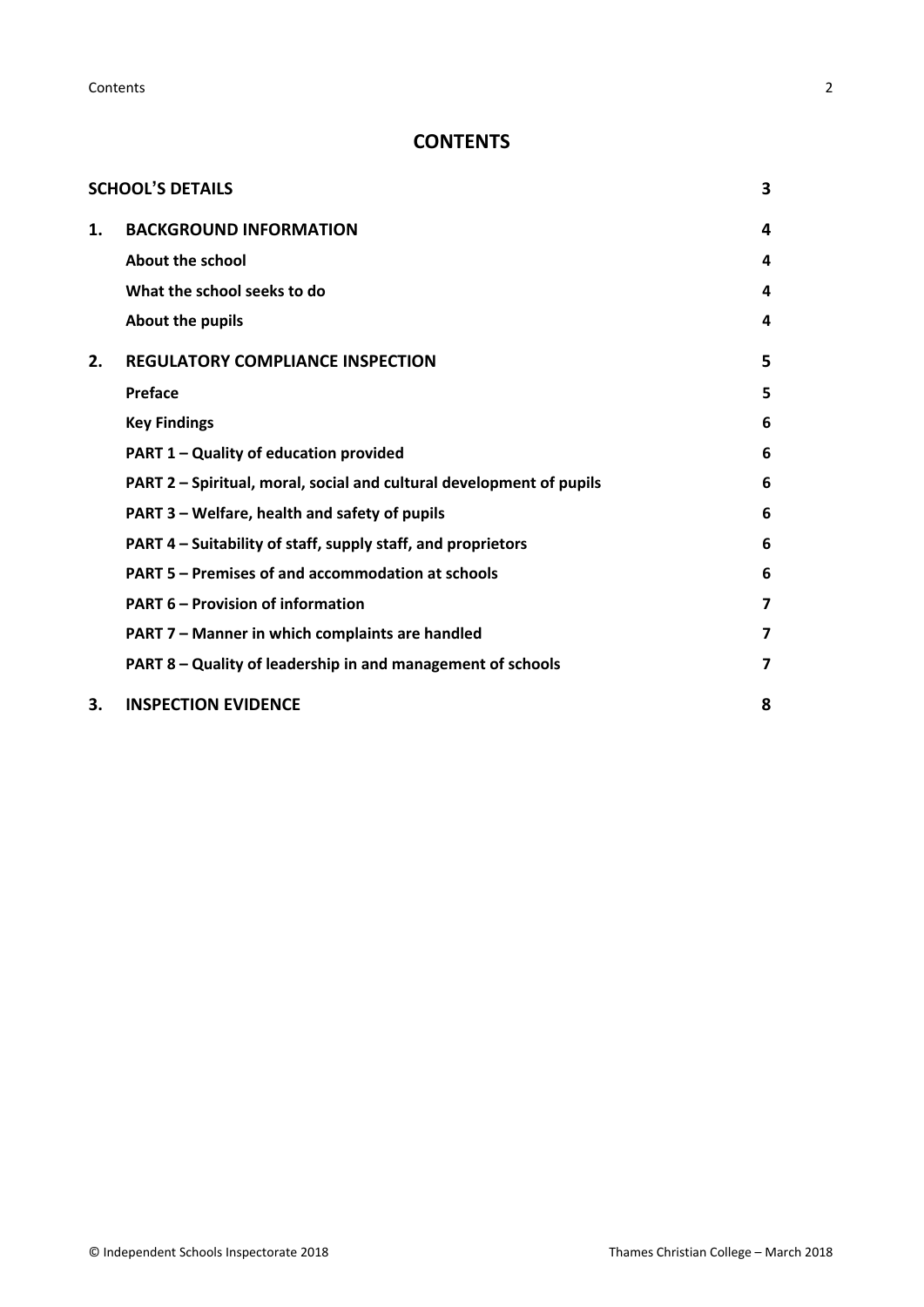## <span id="page-2-0"></span>**SCHOOL'S DETAILS**

| <b>School</b>                    | Thames Christian College                |     |       |    |
|----------------------------------|-----------------------------------------|-----|-------|----|
| <b>DfE</b> number                | 212/6403                                |     |       |    |
| <b>Registered charity number</b> | 1081666                                 |     |       |    |
| <b>Address</b>                   | Wye Street<br>London<br><b>SW11 2HB</b> |     |       |    |
| <b>Telephone number</b>          | 020 7228 3933                           |     |       |    |
| <b>Email address</b>             | info@thameschristiancollege.org.uk      |     |       |    |
| Headteacher                      | Dr Stephen Holsgrove                    |     |       |    |
| Proprietor                       | Thames Christian College School Ltd     |     |       |    |
| Age range                        | 11 to 16                                |     |       |    |
| Number of pupils on roll         | 121                                     |     |       |    |
|                                  | <b>Boys</b>                             | 74  | Girls | 47 |
|                                  | <b>Seniors</b>                          | 121 |       |    |
| <b>Inspection dates</b>          | 21 to 22 March 2018                     |     |       |    |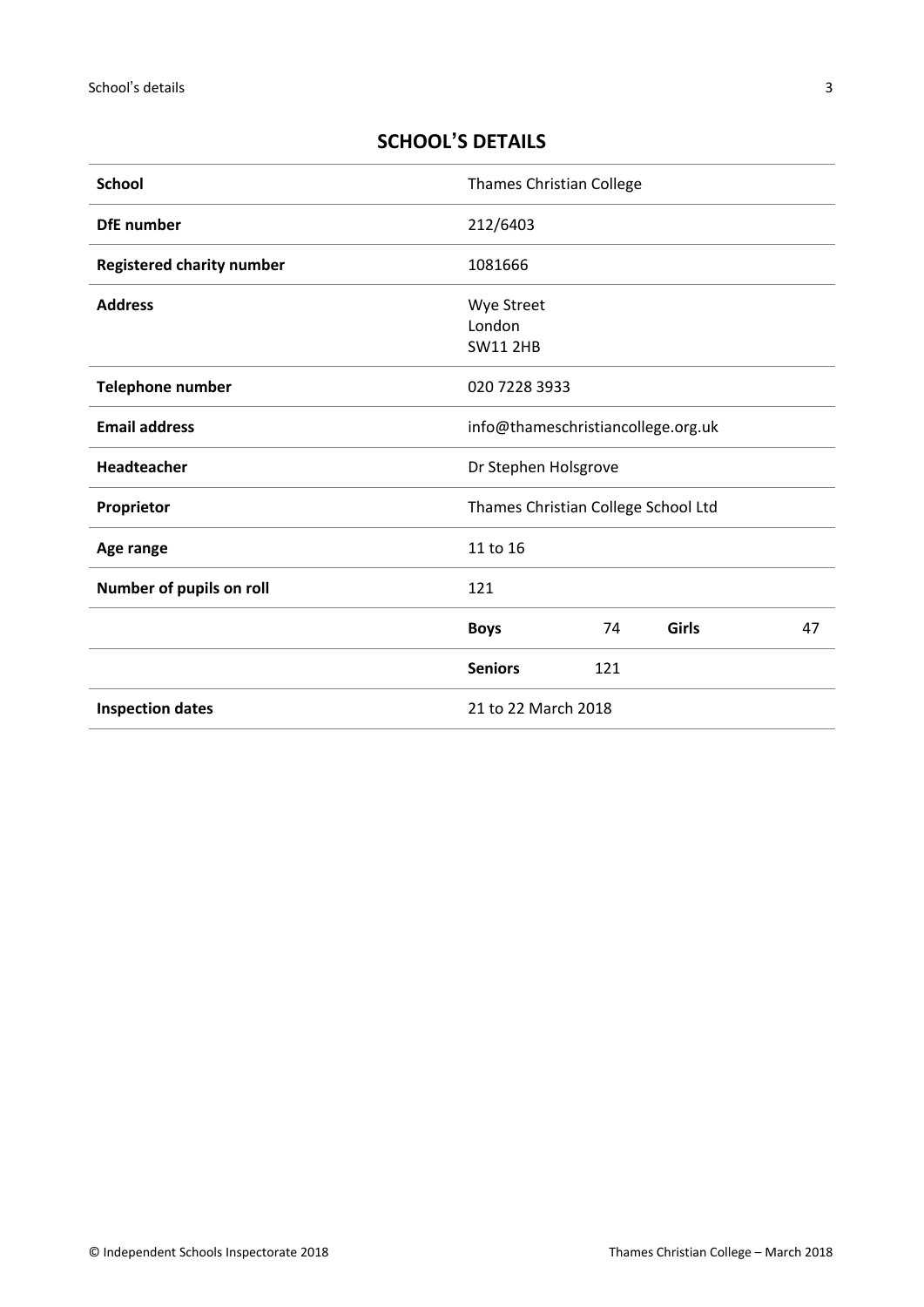## <span id="page-3-0"></span>**1. BACKGROUND INFORMATION**

#### <span id="page-3-1"></span>**About the school**

- 1.1 Thames Christian College is an independent day school for boys and girls aged between 11 and 16 years. The school is owned by the Thames Christian College School Ltd; the headteacher and the deputy head are the directors of the company and they act as the governors. The company is a subsidiary of a registered charity that has no part in the running of the school.
- 1.2 The school is housed in a refurbished library, and it makes use of facilities at Battersea Sports Centre, Cauis House and Wandsworth Common. Since the previous inspection the curriculum has been expanded to include critical thinking and life skills, developments in technology courses, as well as additional sporting opportunities.

#### <span id="page-3-2"></span>**What the school seeks to do**

1.3 The school aims for pupils to understand their innate value, both as an individual and as a member of the community, so they become authentic and compassionate young people. It intends for pupils to nurture their talents and interests during their time at school and in preparation for life beyond it.

#### <span id="page-3-3"></span>**About the pupils**

1.4 The majority of pupils live locally, while the remainder travel from within a 12-mile radius of Clapham Junction. The pupils represent many different ethnic, social and economic backgrounds; the majority come from professional families, with White, Black African/Caribbean, Asian and mixed-race heritage the most widely represented. A small minority of pupils are supported through bursarial orscholarship arrangements. Nationally standardised test data provided by the school indicate that the ability of the pupils is above average. The school has identified 25 pupils as having special educational needs and/or disabilities, which include dyslexia and dyspraxia, all of whom receive additional specialist help. It supports 5 pupils with an education, health and care plan. English is an additional language for 25 pupils, 5 of whom receive additional support for their English. The school has identified 43 pupils with a particular academic gift or talent in music, art and sport; their needs and those of all pupils are met through personalised learning plans.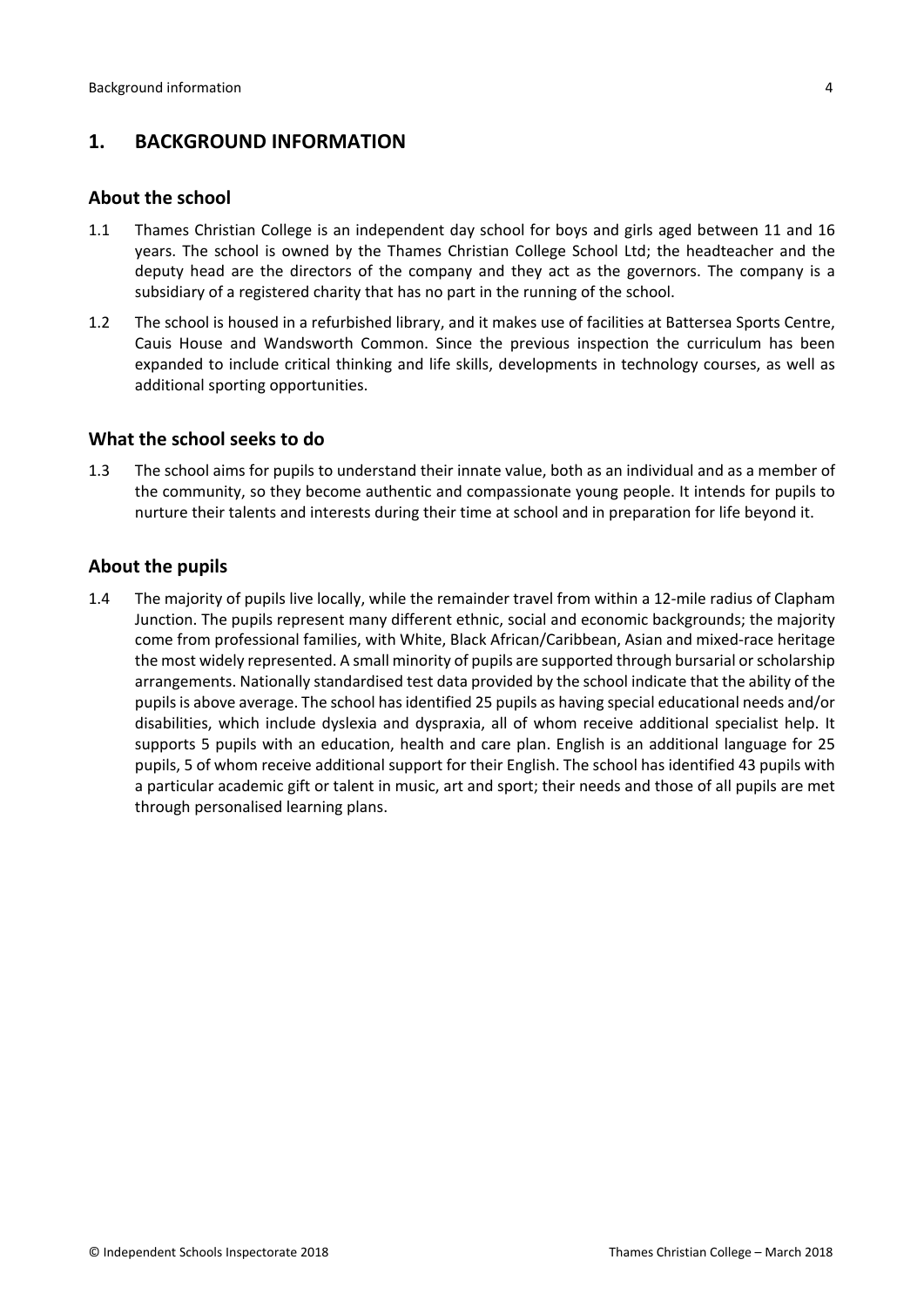## <span id="page-4-0"></span>**2. REGULATORY COMPLIANCE INSPECTION**

## <span id="page-4-1"></span>**Preface**

The registration authority for independent schools is the Department for Education (DfE), which directs inspection according to a specified frequency or at any time where the DfE has particular concerns about a school. The Independent Schools Inspectorate (ISI) is the body approved by the Secretary of State for the purpose of inspecting schools which are, or whose heads are, in membership of the associations which form the Independent Schools Council (ISC) and reporting on the extent to which they meet the Independent School Standards ('the standards') in the Schedule to the Education (Independent School Standards) Regulations 2014. Accordingly, inspection records whether the school meets each of these standards, which are arranged in eight Parts, each of which is divided into separate paragraphs. Additionally, the inspection reports on the school's accessibility plan under Schedule 10 of the Equality Act 2010 and the ban on corporal punishment under section 548 of the Education Act 1996. It comments on the progress made by the school in meeting the compliance action points set out in the school's most recent statutory inspection.

All association independent schools will have an inspection within three yearsfrom April 2016, in accordance with the Framework and DfE requirements. The inspection may be of COMPLIANCE ONLY or a combined inspection of EDUCATIONAL QUALITY AND COMPLIANCE depending on a number of factors, including findings from their most recent inspection. Schools judged not to meet the standards may also be subject to a progress monitoring visit before their next routine inspection. The progress monitoring visit will judge whether the school has taken the necessary action to meet any un-met standards identified at their previous inspection.

The inspection was also carried out under the arrangements of the ISC Associations for the maintenance and improvement of the quality of their membership.

**This is a COMPLIANCE ONLY inspection and as such reports only on the school's compliance with the standards.** The standards represent minimum requirements and judgements are given either as **met** or as **not met**. All schools are required to meet all the standards applicable to them. Where the minimum requirements are not met, this is clearly indicated in the relevant section of the report and the school is required to take the actions specified.

Inspections do not include matters that are outside of the regulatory framework described above, such as: an exhaustive health and safety audit; compliance with data protection requirements; an in-depth examination of the structural condition of the school, its services or other physical features; contractual arrangements with parents; an investigation of the financial viability of the school or its accounting procedures.

Inspectors may be aware of individual safeguarding concerns, allegations and complaints as part of the inspection process. Such matters will not usually be referred to specifically in published reports in this document but will have been considered by the team in reaching its judgements.

Links to the full regulations and requirements can be found here: The Education [\(Independent](http://www.legislation.gov.uk/uksi/2014/3283/contents/made) School Standards) [Regulations](http://www.legislation.gov.uk/uksi/2014/3283/contents/made) 2014.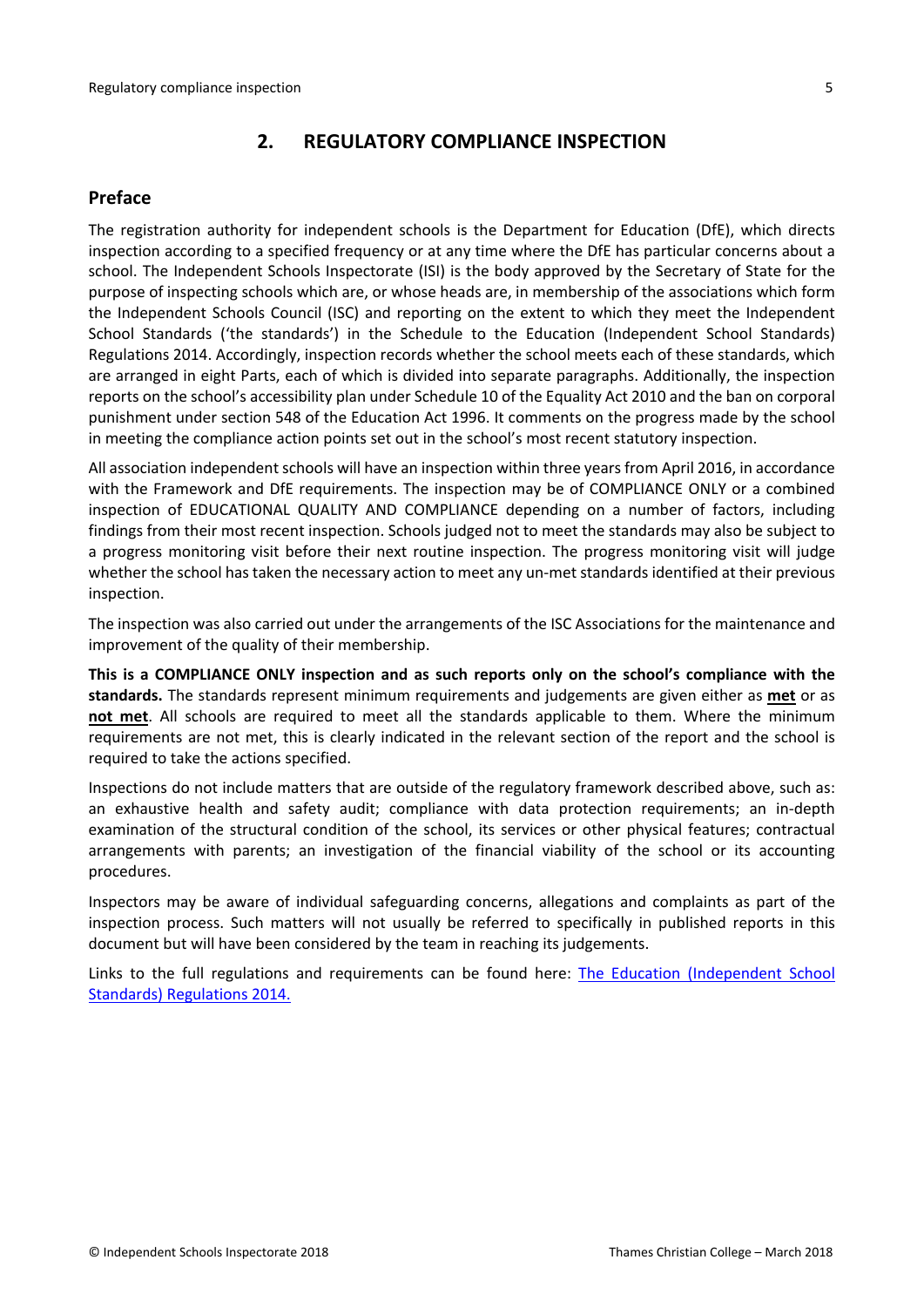### <span id="page-5-0"></span>**Key Findings**

2.1 The school meets the standards in the schedule to the Education (Independent School Standards) Regulations 2014 and associated requirements, and no further action is required as a result of this inspection.

### <span id="page-5-1"></span>**PART 1 – Quality of education provided**

- 2.2 At GCSE in the years 2014 to 2016, performance has been above the national average for maintained schools. Results in IGCSE Edexcel and Cambridge examinations have been higher than worldwide norms.
- 2.3 The curriculum is documented, supported by appropriate plans and schemes of work for the pupils and covers the required breadth of material. The teaching enables pupils to make good progress, encompasses effective behaviour management and is supported by suitable resources. A suitable framework for the assessment of pupils' performance is in place.
- **2.4 The standards relating to the quality of education [paragraphs 1–4] are met.**

### <span id="page-5-2"></span>**PART 2 – Spiritual, moral, social and cultural development of pupils**

- 2.5 Principles and values are actively promoted which facilitate the personal development of pupils as responsible, tolerant, law-abiding citizens.
- **2.6 The standard relating to spiritual, moral, social and cultural development [paragraph 5] is met.**

### <span id="page-5-3"></span>**PART 3 – Welfare, health and safety of pupils**

- 2.7 Arrangements are made to safeguard and promote the welfare of pupils by means that pay due regard to current statutory guidance; good behaviour is promoted; bullying is prevented so far as reasonably practicable; health and safety requirements are met, including those relating to fire safety; provision is made for first aid. Pupils are properly supervised; admission and attendance registers are maintained, as required, and there is a strategic approach to risk assessment. A disability access plan is in place.
- **2.8 The standardsrelating to welfare, health and safety [paragraphs 6–16], the requirement of Schedule 10 of the Equality Act 2010, and the ban on corporal punishment undersection 548 of the Education Act 1996] are met.**

### <span id="page-5-4"></span>**PART 4 – Suitability of staff, supply staff, and proprietors**

- 2.9 The school makes appropriate checks to ensure the suitability of staff, supply staff, and proprietors and a register is kept as required.
- **2.10 The standards relating to the suitability of those in contact with pupils at the school [paragraphs 17–21] are met.**

### <span id="page-5-5"></span>**PART 5 – Premises of and accommodation at schools**

2.11 Suitable toilet, changing and showering facilities for pupils and appropriate accommodation for their medical and therapy needs are provided. The premises are maintained to a standard commensurate with health and safety; acoustics and lighting are appropriate; water provision is adequate. Suitable outdoor space is provided for physical education and outdoor play.

#### **2.12 The standards relating to the premises and accommodation [paragraphs 22–31] are met.**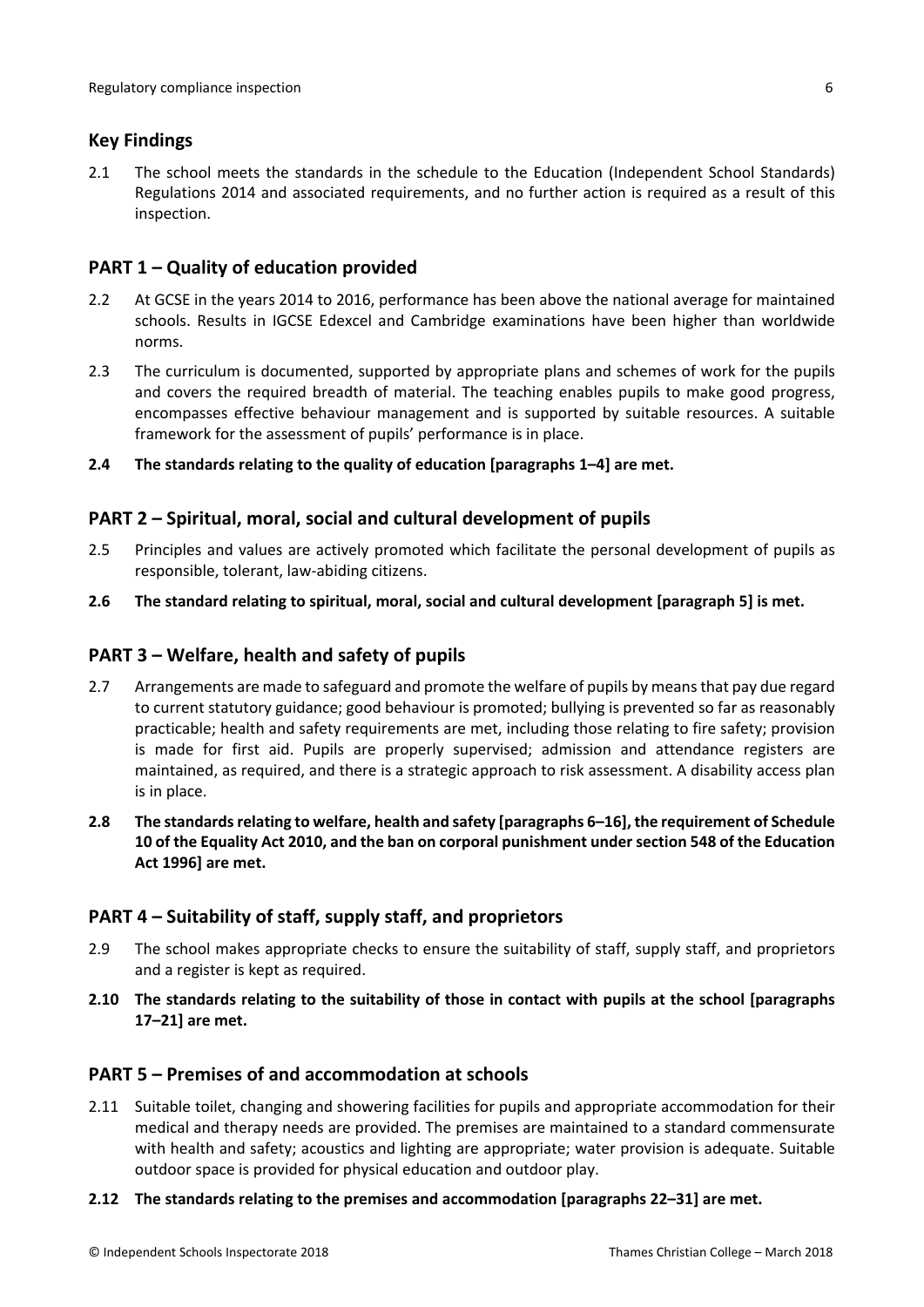## <span id="page-6-0"></span>**PART 6 – Provision of information**

2.13 A range of information is variously published, provided or made available to parents, inspectors and the Department for Education. These include details about the proprietor, the ethos of the school and the curriculum, and of the school's arrangements for admission, behaviour and exclusions, bullying, health and safety, first aid, details of the complaints procedure, and the number of complaints registered under the formal procedure during the preceding school year, and the provision for those with education, health and care plans or English as an additional language. They also include particulars of the school's academic performance during the preceding school year, and its results in public examinations, inspection reports and (for parents only) a report at least annually of their own child's progress. The safeguarding policy is posted on the school's website.

#### **2.14 The standard relating to the provision of information [paragraph 32] is met.**

#### <span id="page-6-1"></span>**PART 7 – Manner in which complaints are handled**

- 2.15 Parental complaints, if any, are handled effectively through a three-stage process, (informal, formal and a hearing before a panel of three, one of whom is independent of the school). Each stage has clear time scales, and at the third stage the panel can make findings and recommendations which are communicated to the complainant. Records are kept appropriately, including of any action taken, whether or not a complaint is successful.
- **2.16 The standard relating to the handling of complaints [paragraph 33] is met.**

#### <span id="page-6-2"></span>**PART 8 – Quality of leadership in and management of schools**

- 2.17 The proprietor ensures that the leadership and management demonstrate good skills and knowledge, and fulfil their responsibilities effectively, so that the other standards are consistently met and they actively promote the well-being of the pupils.
- **2.18 The standard relating to leadership and management of the school [paragraph 34] is met.**